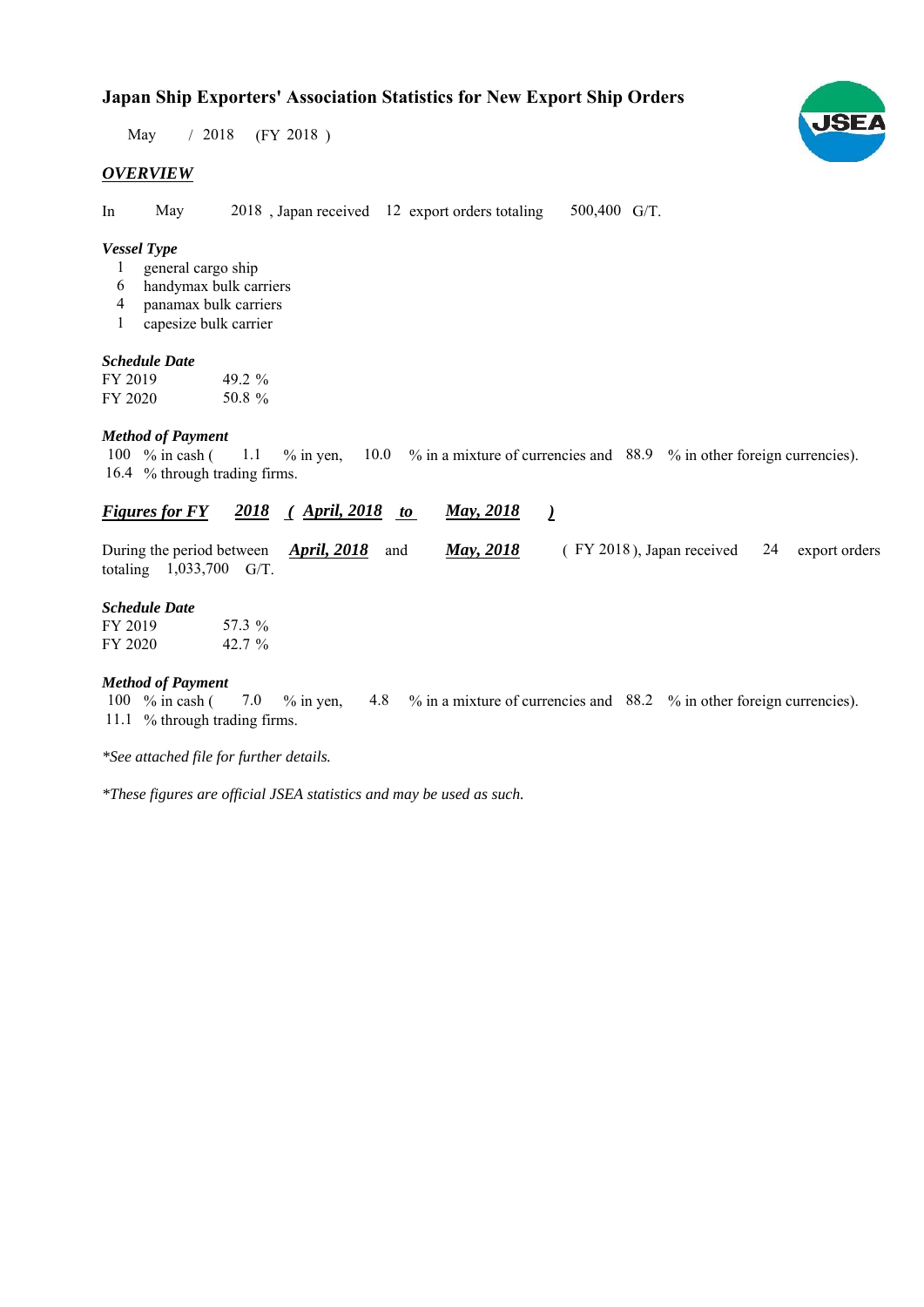#### New Export Orders Placed in May 2018 (FY 2018) Based on Fiscal Year

JSEA (June 2018)<br>Jan 18 to May 18 No. G/T No. G/T No. G/T No. G/T No. G/T No. G/T No. G/T No. G/T General Cargos ( 10 1,229,399 7 781,999 0 0 1 3 447,400 0 0 1 5,700 1 5,700 4 453,100 Bulk Carriers 183 7,231,284 140 5,593,984 14 580,400 29 1,056,900 9 308,100 11 494,700 20 802,800 71 2,903,564 Tankers 17 | 17 | 1,496,550 | 15 | 1,179,050 | 2 | 317,500 | 0 | 0 | 3 | 225,200 | 0 | 0 | 3 | 225,200 5 | 542,700 Combined Carriers 0 0 0 0 0 0 0 0 0 0 0 0 0 0 0 0 Others | 0 | 0 || 0 || 0 || 0 || 0 || 0 || 0 || 0 || 0 || 0 | Total 210 9,957,233 162 7,555,033 16 897,900 32 1,504,300 12 533,300 12 500,400 24 1,033,700 80 3,899,364 FY 2017 / FY2016 (%) \* 207.8 290.7 137.1 97.7 62.9 153.5 88.0 \*\* 110.3 In CGT | | 4,343,301|| | 3,305,952| | 351,881| | 685,468| | 227,034| | 224,090| | 451,124|| | 1,669,089 Description Apr 17 to Mar 18 | Apr 17 to Jan 18 | February 2018 | March 2018 | April 2018 May 2018 | Apr 18 to May 18

*Figures for shipbuilding orders of 500 G/T and over for export as steel vessels placed with JSEA members are covered.*

\*FY 2017/FY2016

\*\*Calendar Year 2018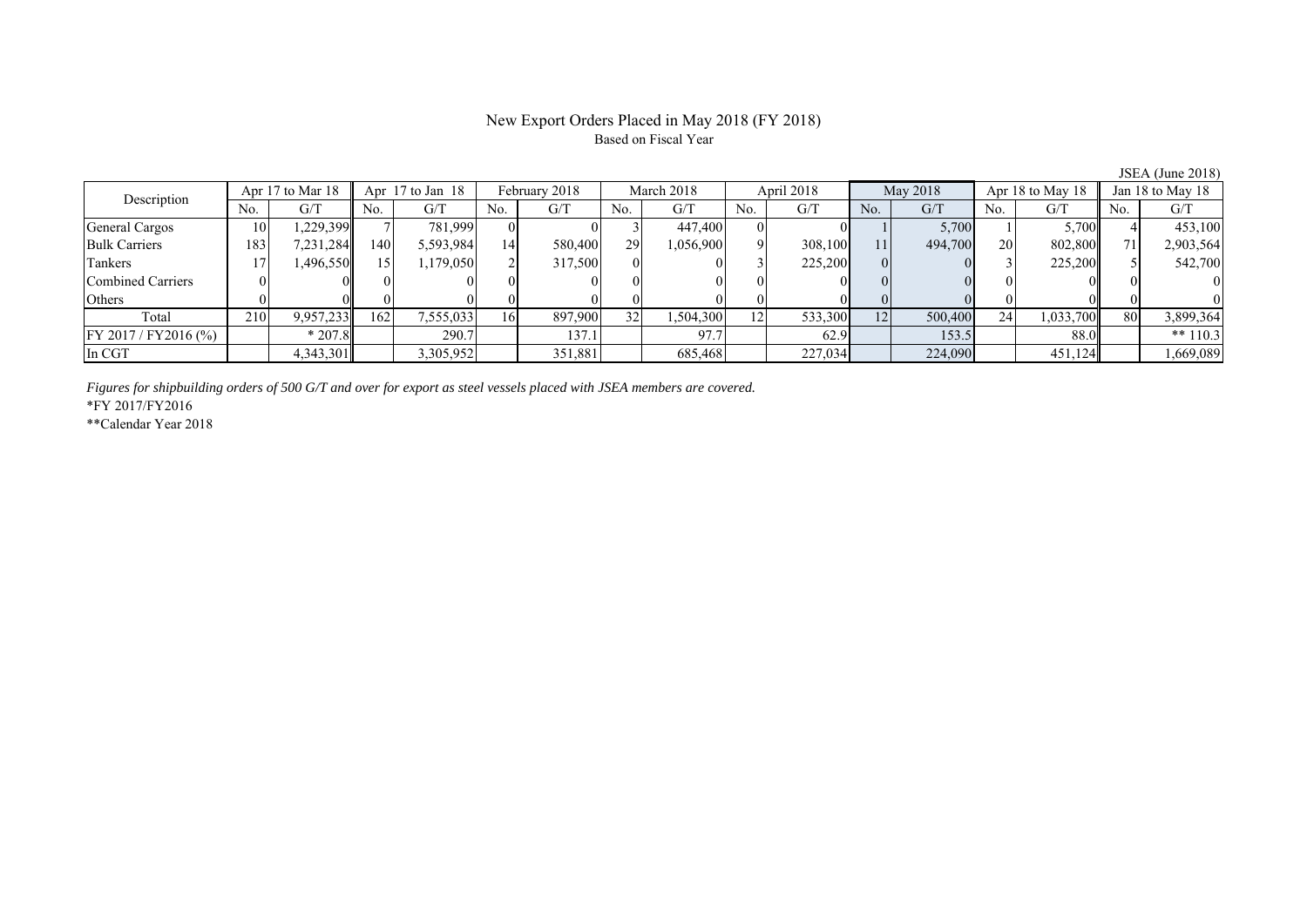## Export Ships Delivered in May 2018 (FY 2018) Based on Fiscal Year

| Description             |     | Apr 17 to Mar 18 |     | Apr $17$ to Jan $18$ |     | February 2018 |     | March 2018 |     | April 2018 |                | May 2018 |     | Apr 18 to May 18 |          | Jan 18 to May 18 |
|-------------------------|-----|------------------|-----|----------------------|-----|---------------|-----|------------|-----|------------|----------------|----------|-----|------------------|----------|------------------|
|                         | No. | G/T              | No. | G/T                  | No. | G/T           | No. | G/T        | No. | G/T        | N <sub>o</sub> | G/T      | No. | G/T              | No.      | G/T              |
| General Cargos          | 20  | 2,005,260        | 161 | ,700,408             |     | 4,686         |     | 300,166    |     |            |                | 95,042   |     | 95,042           |          | 683,459          |
| <b>Bulk Carriers</b>    | 142 | 5,285,025        | 127 | 4,748,654            |     | 124,275       | 11  | 412.096    | 13  | 497,880    |                | 312.967  | 22  | 810.847          |          | 2,233,043        |
| Tankers                 | 38  | 2,664,170        | 30  | 2,037,589            |     | 262,972       |     | 363,609    |     | 420,511    |                | 179,389  |     | 599,900          |          | 1,548,863        |
| Combined Carriers       |     |                  |     |                      |     |               |     |            |     |            |                |          |     |                  |          |                  |
| Others                  |     | 125,572          |     | 125,572              |     |               |     |            |     |            |                |          |     |                  |          |                  |
| Total                   | 201 | 10,080,027       | 174 | 8,612,223            |     | 391,933       | 19  | 1,075,871  |     | 918,391    | 171            | 587,398  | 34  | 1,505,789        | $\Omega$ | 4,465,365        |
| $FY 2017 / FY 2016$ (%) |     | $*92.7$          |     | 100.3                |     | 38.7          |     | 84.6       |     | 103.2      |                | 63.      |     | 82.7             |          | ** 77.0          |
| In CGT                  |     | 4,747,553        |     | 3,960,812            |     | 221,045       |     | 565,696    |     | 424,884    |                | 311,686  |     | 736,570          |          | 2,197,694        |

*Deliveries of new shipbuilding orders of 500 G/T and over for export as steel vessels placed with JSEA members are covered.*

\*FY 2017/FY2016

\*\*Calendar Year 2018

JSEA (June 2018)